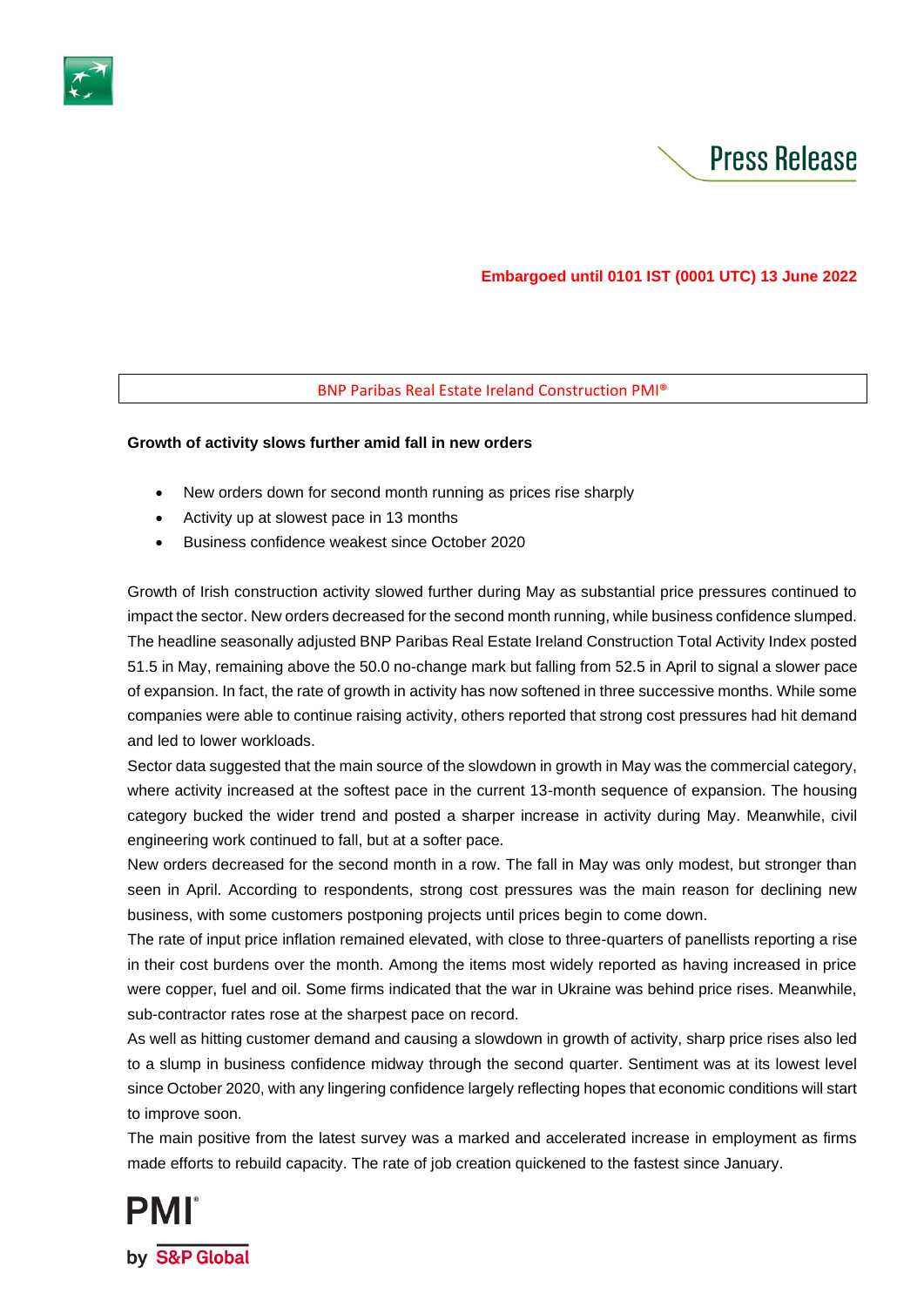

Purchasing activity also continued to rise in May, but the rate of expansion eased for the third successive month and was the weakest in the year-to-date. While some firms indicated that they were looking to rebuild inventories, others were put off from purchasing by high material prices.

Construction firms continued to face severe delivery delays due to material shortages, shipping issues, the war in Ukraine and Brexit. Lead times lengthened to a greater extent than in April.

## **Comment**

Commenting on the latest survey results, John McCartney, Director & Head of Research at BNP Paribas Real Estate Ireland, said:

*"Conflict in the Ukraine and Covid restrictions in China ensured a further rise in materials costs during May. This fed into weaker demand for construction services and a fall in new orders for the second successive month. However the overall picture remains broadly positive. Construction activity continued to expand last month, particularly in the residential sector. Moreover, construction firms remain quite upbeat about the future; The business expectations index stood at 52.7, indicating that more firms expect activity to increase than contract over the next 12 months. In a further sign of confidence, survey respondents hired new staff at the fastest rate since January. Taking the data as a whole, it appears that construction firms have been able to pass a proportion of higher input costs onto the consumer, and are confident that this can continue."*

*\*\*Ends\*\**



## **BNP Paribas Real Estate Ireland Construction PMI Total Activity Index**

| <b>Latest Construction PMI Readings</b> | May'22 |
|-----------------------------------------|--------|
| <b>Total Activity</b>                   | 51.5   |
| <b>Housing Activity</b>                 | 56.6   |
| <b>Commercial Activity</b>              | 52.2   |
| <b>Civil Engineering Activity</b>       | 44.6   |

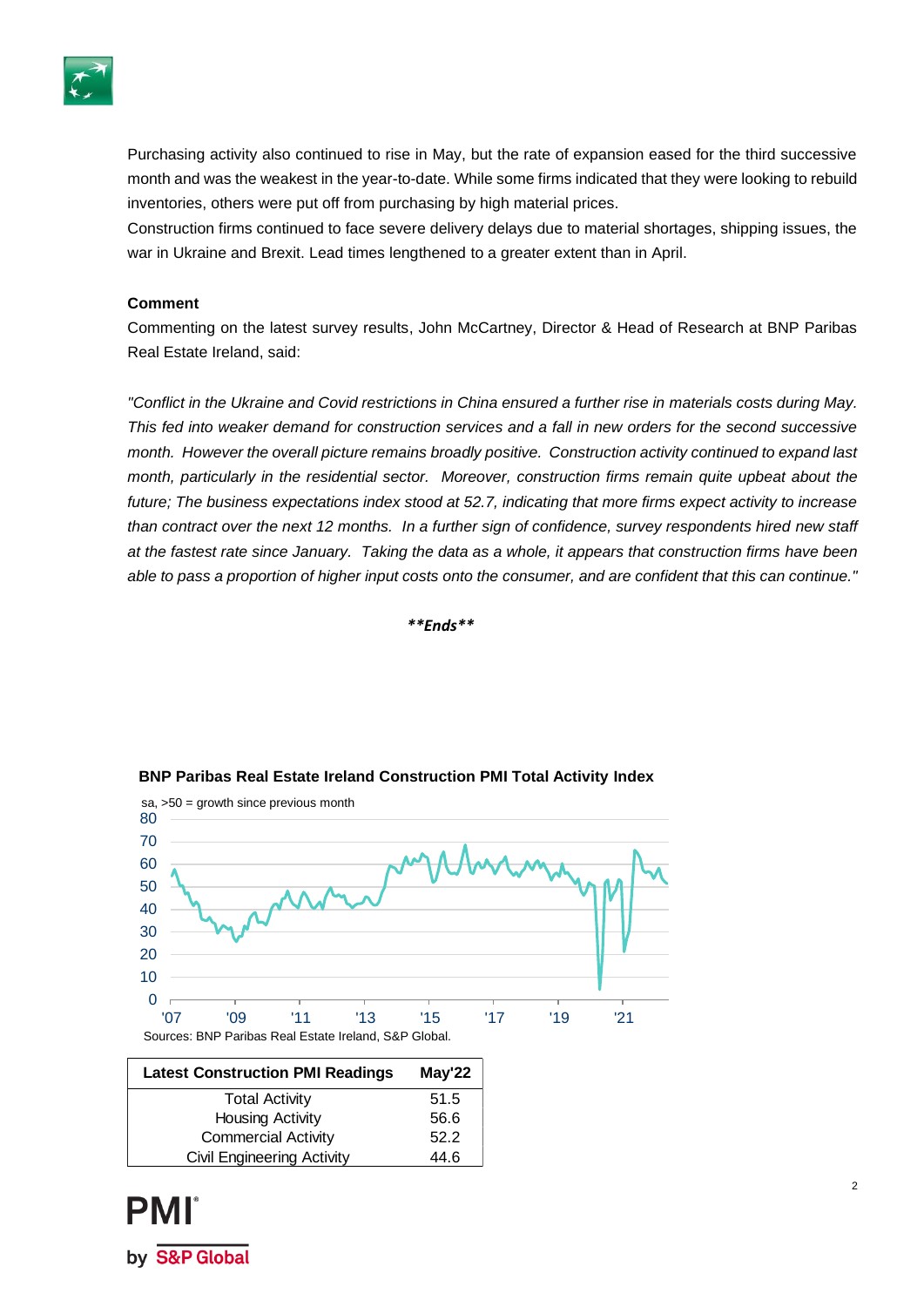

#### **Contact**

John McCartney Director & Head of Research BNP Paribas Real Estate T: +353 (0) 1 661 1233 M: +353 87 974 8485 [john.mccartney@bnpparibas.com](mailto:john.mccartney@bnpparibas.com) [www.realestate.bnpparibas.ie](http://www.realestate.bnpparibas.ie/)

Ellen Browne Business Coordinator BNP Paribas Real Estate T : +353 (0) 1 661 1233 M: +353 87 458 8460 [ellen.browne@bnpparibas.com](mailto:ellen.browne@bnpparibas.com) [www.realestate.bnpparibas.ie](http://www.realestate.bnpparibas.ie/)

Joanna Vickers Corporate Communications S&P Global T: +44-207-260-2234 [joanna.vickers@spglobal.com](mailto:joanna.vickers@spglobal.com)

#### **Survey Methodology**

The BNP Paribas Real Estate Ireland Construction PMI® is compiled by S&P Global from responses to questionnaires sent to a panel of around 150 construction companies. The panel is stratified by company workforce size, based on contributions to GDP.

Survey responses are collected in the second half of each month and indicate the direction of change compared to the previous month. A diffusion index is calculated for each survey variable. The index is the sum of the percentage of 'higher' responses and half the percentage of 'unchanged' responses. The indices vary between 0 and 100, with a reading above 50 indicating an overall increase compared to the previous month, and below 50 an overall decrease. The indices are then seasonally adjusted.

The headline figure is the Total Activity Index. This is a diffusion index that tracks changes in the total volume of construction activity compared with one month previously. The Total Activity Index is comparable to the Manufacturing Output Index and Services Business Activity Index. It may be referred to as the 'Construction PMI' but is not comparable with the headline manufacturing PMI figure.

Underlying survey data are not revised after publication, but seasonal adjustment factors may be revised from time to time as appropriate which will affect the seasonally adjusted data series.

For further information on the PMI survey methodology, please contact [economics@ihsmarkit.com.](mailto:economics@ihsmarkit.com)

Data were collected 12-30 May 2022. Survey data were first collected June 2000.

### **About S&P Global**

S&P Global (NYSE: SPGI) S&P Global provides essential intelligence. We enable governments, businesses and individuals with the right data, expertise and connected technology so that they can make decisions with conviction. From helping our customers assess new investments to guiding them through ESG and energy transition across supply chains, we unlock new opportunities, solve challenges and accelerate progress for the world.

We are widely sought after by many of the world's leading organizations to provide credit ratings, benchmarks, analytics and workflow solutions in the global capital, commodity and automotive markets. With every one of our offerings, we help the world's leading organizations plan for tomorrow, today. [www.spglobal.com.](http://www.spglobal.com/) 

#### **About PMI**

Purchasing Managers' Index<sup>®</sup> (PMI<sup>®</sup>) surveys are now available for over 40 countries and also for key regions including the eurozone. They are the most closely watched business surveys in the world, favoured by central banks, financial markets and business decision makers for their ability to provide up-to-date, accurate and often unique monthly indicators of economic trends. ihsmarkit.com/products/pmi.html